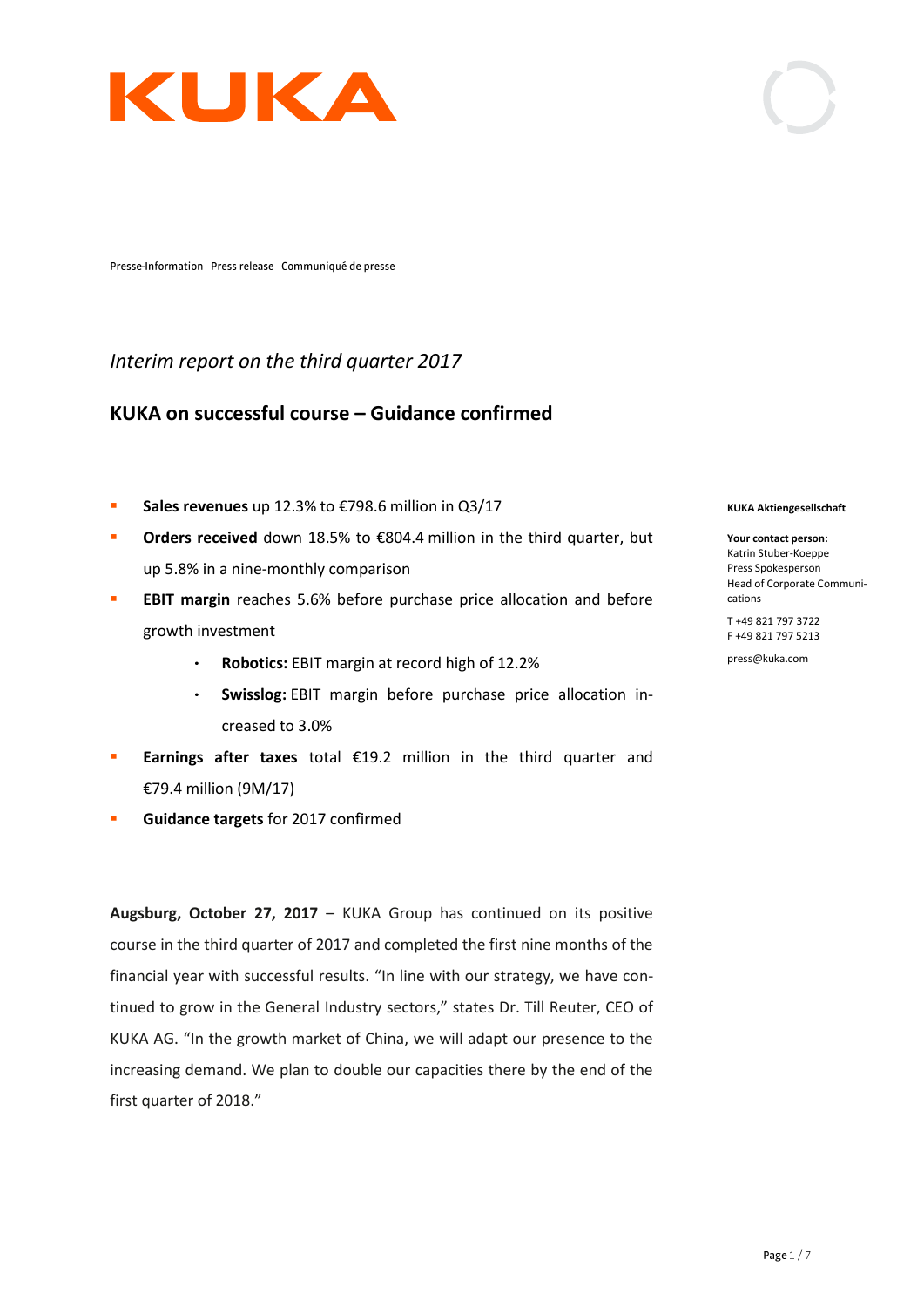

## **Orders received on course in nine-monthly comparison**

In the third quarter of 2017, KUKA Group's volume of **orders received** was €804.4 million. Compared with the same quarter last year (Q3/16: €987.5 million), this represents a drop of 18.5%. KUKA was unable to match last year's record figure this year, as the Systems division registered a decline in Europe. In the nine-monthly comparison, however, KUKA increased the volume of orders received by 5.8% from €2,627.4 million to €2,779.2 million (9M/17). The cumulative volume of orders received reached a new record high.

The Robotics division generated new orders of €288.9 million in the third quarter of 2017. Compared to the prior-year quarter (Q3/16: €287.1 million), this result represents a slight increase of 0.6%, thus remaining at about the same level as last year. The General Industry customer segment and the Service segment were the drivers of this development. From a regional perspective, Asia, and particularly China, have driven this positive performance. In the first nine months of 2017, Robotics achieved orders received of €946.3 million. Compared with the reference value for the previous year, this represents growth of 21.2% (9M/16:  $\epsilon$ 781.0 million) – and thus the highest cumulative value ever achieved in the first nine months.

In the Systems division, orders received totaled €301.8 million in the third quarter of 2017. This was 42.6% lower than the result of the prior-year quarter (Q3/16: €526.2 million). The volume of orders received in the Systems division depends on the time at which major contracts are awarded and thus fluctuates greatly. Furthermore, unlike last year, no orders were received from the US Aerospace business, as this division has been sold. In the first nine months of 2017, Systems generated orders received totaling €1,186.0 million (9M/16: €1,351.7 million), corresponding to a decrease of -12.3% compared with the high values last year.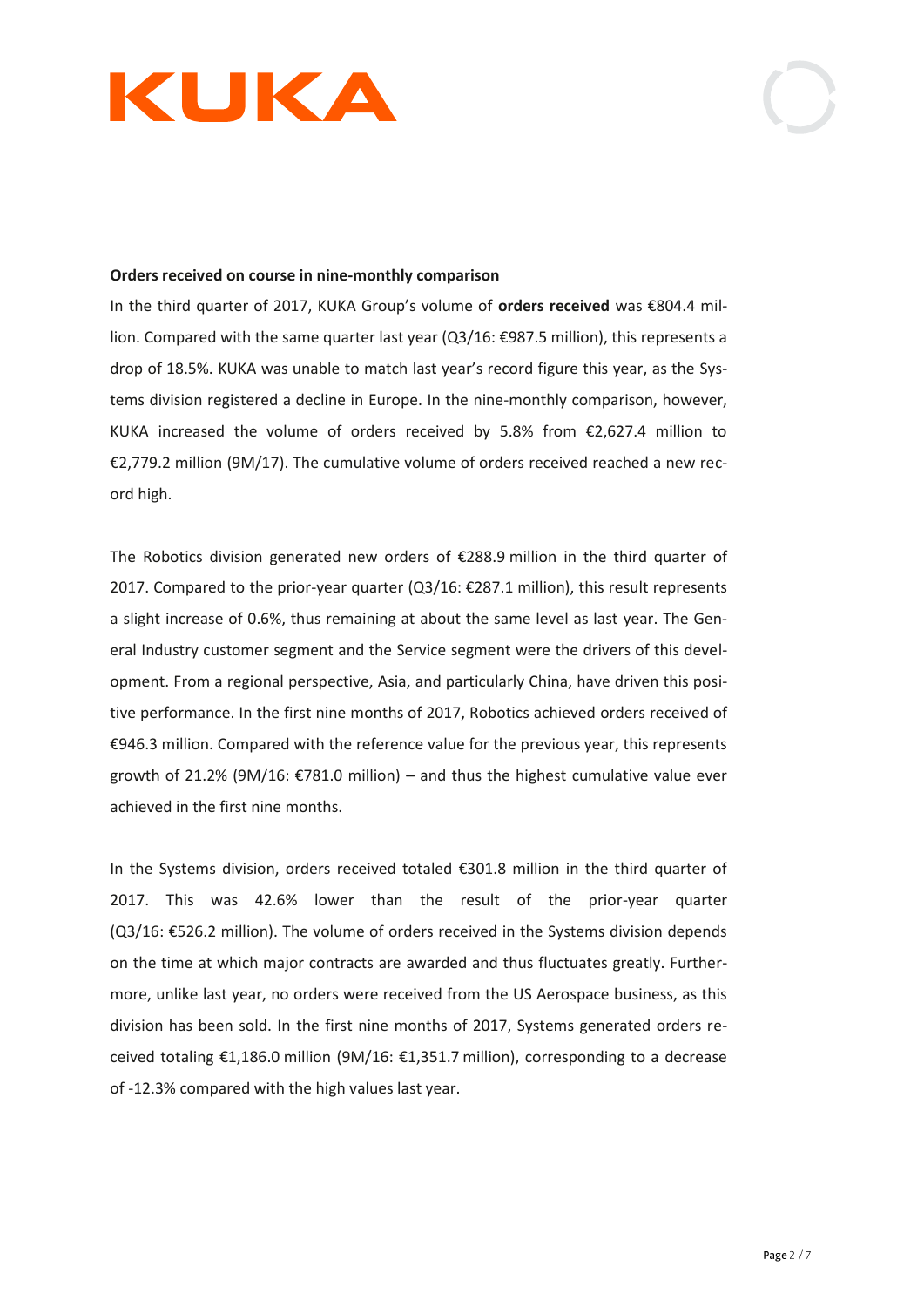

At Swisslog, orders received totaled €235.3 million (Q3/16: €199.4 million), thus considerably surpassing the 200-million-euro-mark. In particular, the Logistics segment achieved strong growth. In the first nine months of 2017, orders received reached a level of €700.2 million. This is a rise of 30.8% on the same period last year (9M/16: €535.2 million).

### **Double-digit growth in sales**

In the third quarter of 2017, KUKA Group achieved **sales revenues** totaling €798.6 million. This is a 12.3% increase on last year's result for the same quarter (Q3/16: €710.9 million). In the first nine months of 2017, KUKA Group generated sales revenues of €2,597.1 million. Compared with the same period last year  $(9M/16: \text{\textsterling}2,044.1 \text{ million})$ , this represents growth of 27.1%, and thus a record high.

The Robotics division reported an increase in sales revenues of 30.1% in the past quarter to €273.5 million (Q3/16: €210.3 million). In the first nine months of 2017, Robotics generated sales revenues of €895.3 million. Compared with the previous year (9M/16: €669.0 million), this represents growth of 33.8%, and thus a new record for this period.

In the third quarter, sales revenues in the Systems division amounted to €359.8 million. This represents a slight decline of -2.2% on the previous year's result for the same quarter (Q3/16: €367.8 million). Here, again, the absence of the US Aerospace business has an impact. Moreover, development of sales during the individual quarters is highly dependent on the phases of the ongoing projects. In the first nine months of 2017, sales revenues totaled €1,209.6 million despite the lack of the US Aerospace business (9M/16: €973.6 million). This corresponds to an increase of 24.2%.

In the third quarter of 2017, the Swisslog division's sales revenues rose from €138.9 million to €177.2 million. Between January and September 2017, Swisslog generated sales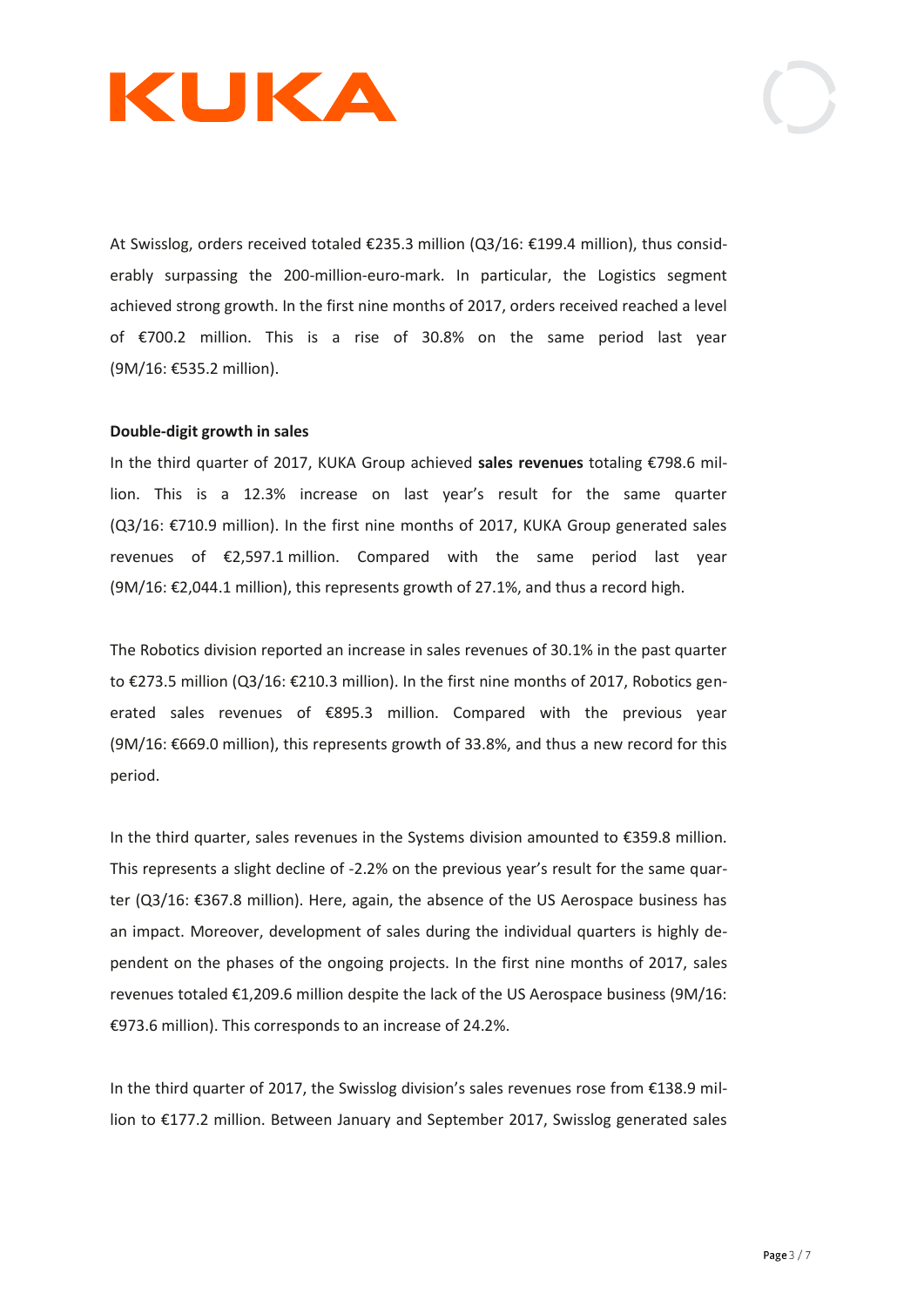

revenues of €529.9 million. This is an increase of 25.2% on the previous year's result (9M/16: €423.4 million).

The **book-to-bill ratio**, i.e. orders received in relation to sales revenues, fell slightly as compared with both the prior-year quarter and the first nine months, although the figure was slightly above 1 (Q3/17: 1.01 and 9M/17: 1.07).

The **order backlog** grew by 1.9% to €2,210.7 million on September 30, 2017 (September 30, 2016: €2,169.5 million).

**Earnings before interest and taxes (EBIT)** totaled €28.3 million in the third quarter of 2017 (margin: 3.5%) compared with the previous year's figure of €35.9 million (margin: 5.0%). Omitting the purchase price allocation for Swisslog and investment in growth for innovative solutions in the area of Industrie 4.0, the EBIT margin was 5.6%. In the first nine months of 2017, EBIT increased by 34.0% to €110.7 million (9M/16: €82.6 million) with a margin of 4.3% in the first nine months of 2017 (9M/16: 4.0%).

The EBIT at Robotics in the third quarter of 2017 amounted to  $\epsilon$ 33.5 million with a new record EBIT margin of 12.2%. EBIT at 62.6% was higher than for the same period last year (Q3/16: €20.6 million) and had a positive effect on the profitability of KUKA Group. The EBIT margin for the previous year was 9.8%. EBIT at Robotics in the first nine months of 2017 totaled €97.2 million, resulting in an EBIT margin of 10.9%. EBIT in the same period last year was €67.3 million with an EBIT margin of 10.1%.

The Systems division posted an EBIT of €6.3 million in the third quarter of 2017. This is a 75.7% decline on the previous year's result for the same quarter (Q3/16: €25.9 million). The EBIT margin was 1.8% in the third quarter of 2017 compared with 7.0% in the same period in 2016. This steep decline was caused by capacity shortages in some projects. In the first nine months of 2017, EBIT stood at €55.1 million (9M/16: €64.7 million) – a decline of 14.8%. The margin stood at 4.6% (Q3/16: 6.6%).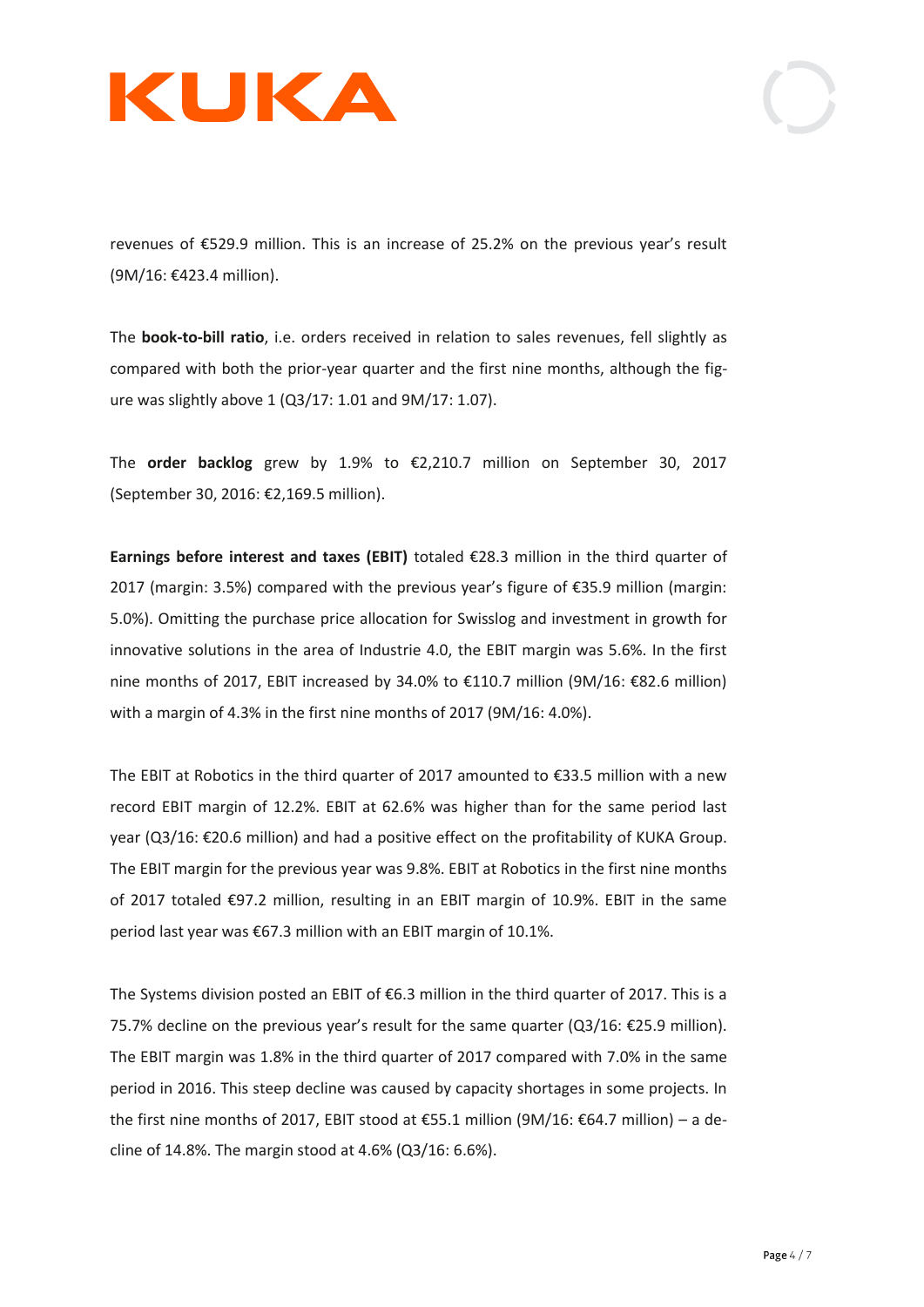

In the third quarter, Swisslog's EBIT increased significantly, climbing to €3.0 million. This corresponds to a 200% increase on the third quarter of 2016 (Q3/16: €1.0 million). The EBIT margin of this division increased from 0.7% in the previous year to 1.7% in the past quarter. The EBIT margin before purchase price allocation was 3.0% compared with 2.7% in the prior-year quarter. Between January and September of this year, the EBIT rose from €0.7 million (9M/16) to €2.2 million. The EBIT margin increased in the first nine months of 2017 from 0.2% (9M/16) to 0.4%.

## **Increased workforce throughout the Group**

The number of **employees** in KUKA Group grew by 7.1% from 13,056 to 13,988 in the first nine months of 2017.

## **Outlook: guidance for 2017 confirmed**

Based on current general conditions, KUKA anticipates sales revenues of around €3.3 billion for the full year 2017, up approximately 12% on last year. Adjusted to allow for the contribution to revenues of the divested US Aerospace business in the previous year, this corresponds to growth of around 16%. Both customer segments – General Industry and Automotive – and, from a regional viewpoint, China and North America, should make a positive contribution to sales revenue development. Given the current economic environment and anticipated revenue development, KUKA Group expects to achieve an EBIT margin of more than 5.5% before purchase price allocation for Swisslog and before growth investment. The expenditure for purchase price allocation at Swisslog should amount to about €9 million in 2017 and thus be at the level of the previous year.

The complete interim report is available under the following link:https://www.kuka.com/en-de/investor-relations/reports-and-presentations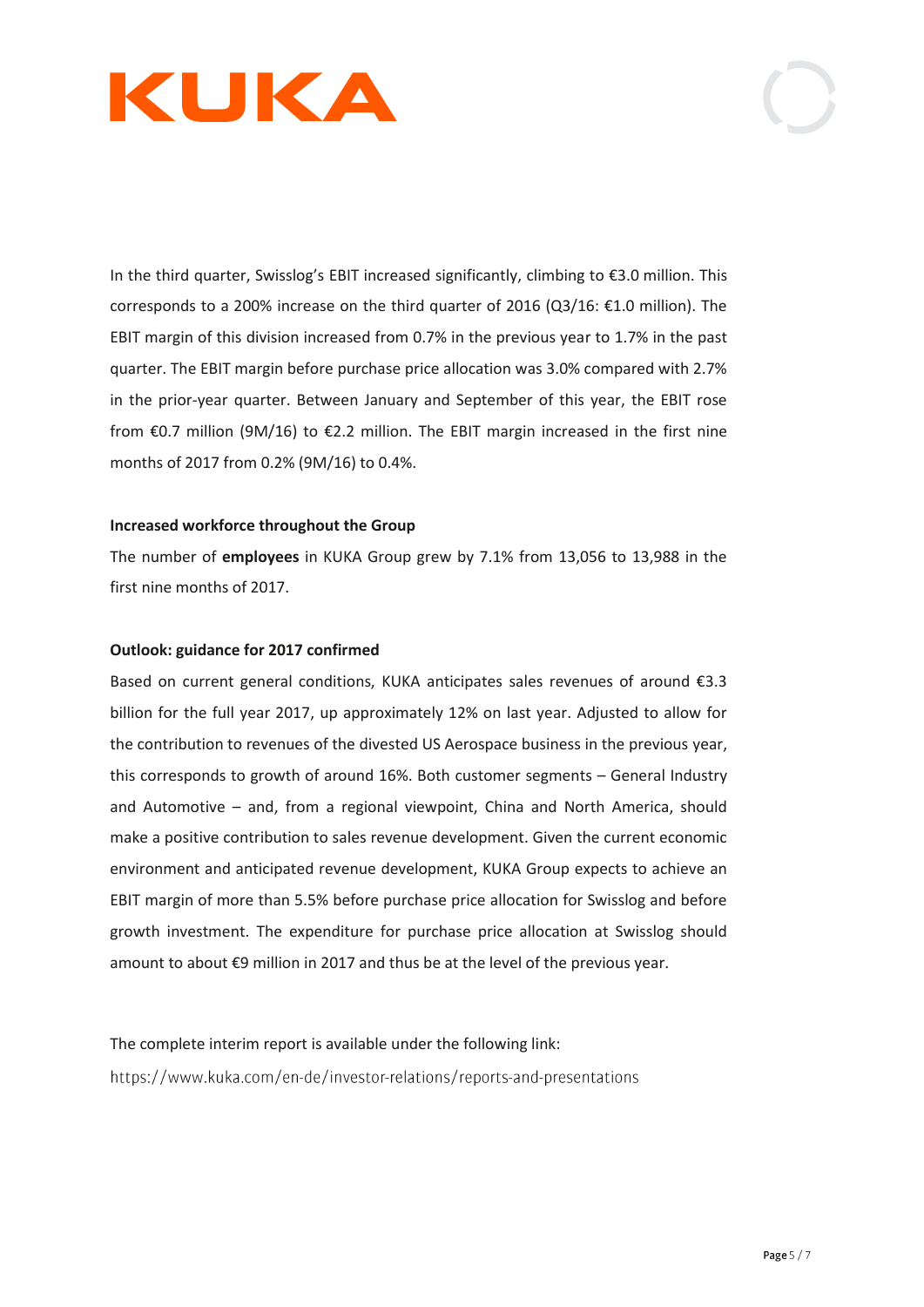

# Key figures

| in $\epsilon$ millions                      | 9M/16   | 9M/17    | Change<br>in % |
|---------------------------------------------|---------|----------|----------------|
| Orders received                             | 2,627.4 | 2,779.2  | 5.8            |
| Order backlog (September 30)                | 2,169.5 | 2,210.7  | 1.9            |
| Sales revenues                              | 2,044.1 | 2,597.1  | 27.1           |
| Gross profit                                | 548.6   | 593.2    | 8.1            |
| as a % of sales revenues                    | 26.8    | 22.8     |                |
| EBIT                                        | 82.6    | 110.7    | 34.0           |
| as a % of sales revenues                    | 4.0     | 4.3      |                |
| EBITDA                                      | 138.2   | 166.2    | 20.3           |
| as a % of sales revenues                    | 6.8     | 6.4      |                |
| Earnings after tax                          | 78.9    | 79.4     | 0.6            |
| Earnings per share (undiluted/diluted) in € | 2.01    | 2.00     | $-0.5$         |
| Capital expenditure (annual average)        | 63.2    | 64.7     | 2.4            |
| Equity ratio as % (September 30)            | 33.5    | 32.9     | $\sim$         |
| Net liquidity/debt (September 30)           | 85.9    | $-166.3$ | >100           |
| Employees (September 30)                    | 13,056  | 13,988   | 7.1            |
| in $\epsilon$ millions                      | Q3/16   | Q3/17    | Change<br>in % |
| Orders received                             | 987.5   | 804.4    | $-18.5$        |
| Order backlog (September 30)                | 2,169.5 | 2,210.7  | 1.9            |
| Sales revenues                              | 710.9   | 798.6    | 12.3           |
| Gross profit                                | 186.7   | 188.6    | 1.0            |
| as a % of sales revenues                    | 26.3    | 23.6     | ٠              |
| EBIT                                        | 35.9    | 28.3     | $-21.2$        |
| as a % of sales revenues                    | 5.0     | 3.5      |                |
| EBITDA                                      | 56.7    | 47.1     | $-16.9$        |
| as a % of sales revenues                    | 8.0     | 5.9      |                |
| Earnings after tax                          | 48.5    | 19.2     | $-60.4$        |
| Earnings per share (undiluted/diluted) in € | 1.23    | 0.48     | $-61.0$        |
| Capital expenditure (annual average)        | 22.2    | 23.8     | 7.2            |